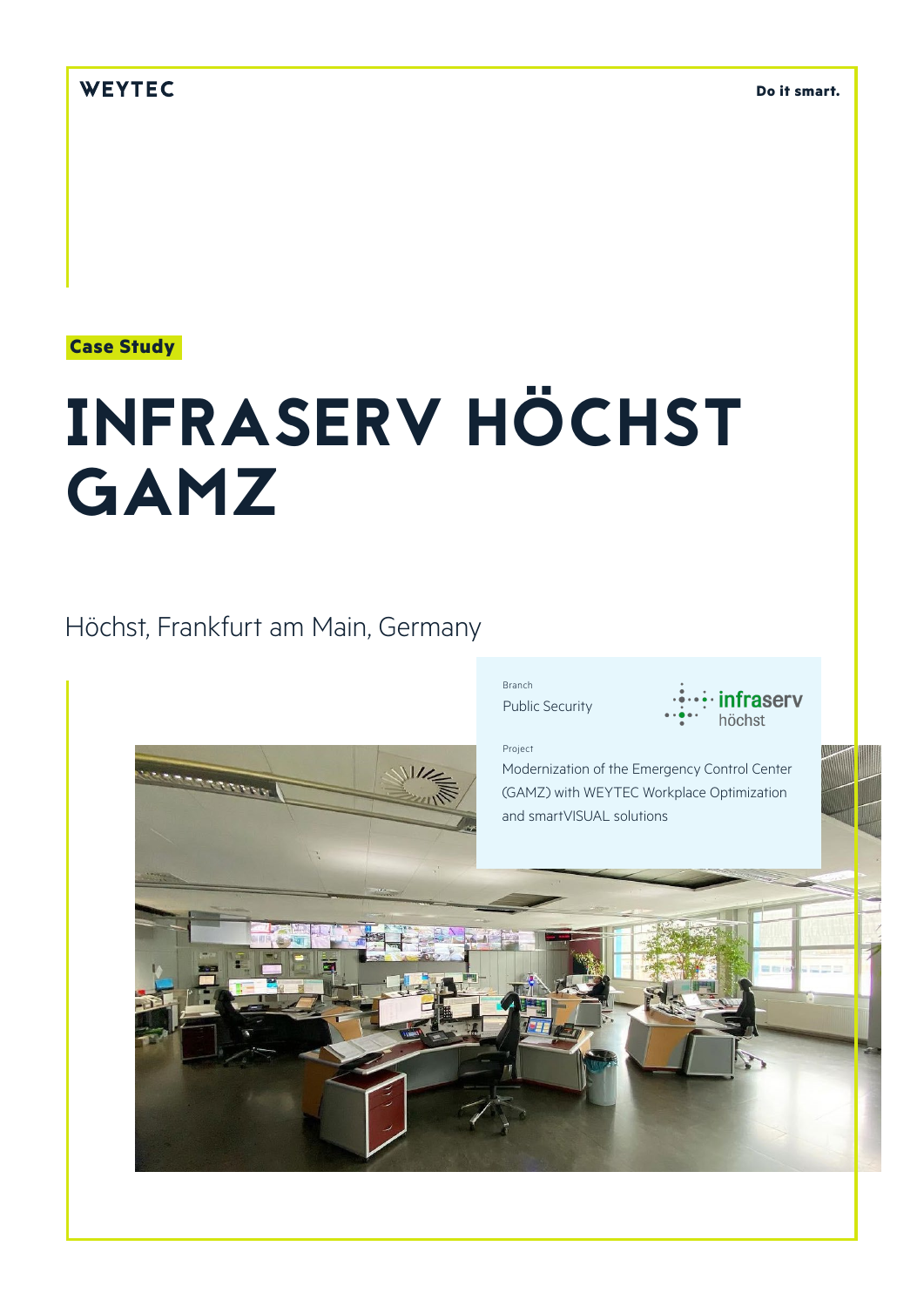# **Client**

The Industriepark Höchst near Frankfurt am Main, Germany is protected by a fully integrated emergency response organization, including crisis management, plant security, a central alarm system and a park fire department. Together, these organizations support all the companies in the Industrial Park to prevent and respond to incidents. When called upon, the Industriepark Höchst Fire Department also provides expertise and resources to assist regional authorities.

The emergency response organization protects life and property not only during acute emergencies. Its team of experts advise, train and support the community with a wide range of technology and information services.



Operator Workplace at GAMZ

The GAMZ Emergency Control Center operates seven days a week around-the-clock to meet GAMZ's stringent security requirements.

# **Challenge**

Infraserv Höchst GAMZ required eight state-of-the-art workplaces for their control room operators. They decided to house computer systems in a secure technical room in order to protect and cool them efficiently. An outdated video surveillance system including client computers and a video wall were ready to be replaced. The new solution needed to display approximately 400 IP video cameras on workplace monitors and a big new video wall. This called for a future-proof operating concept. In the past, operators had to use multiple keyboards to perform their essential functions. Going forward, however, everything had to be operated efficiently, comfortably and securely with a single keyboard and mouse per workplace. Additionally, the new concept needed to deploy network infrastructure and technology to fully integrate multiple locations that are distributed throughout the GAMZ building.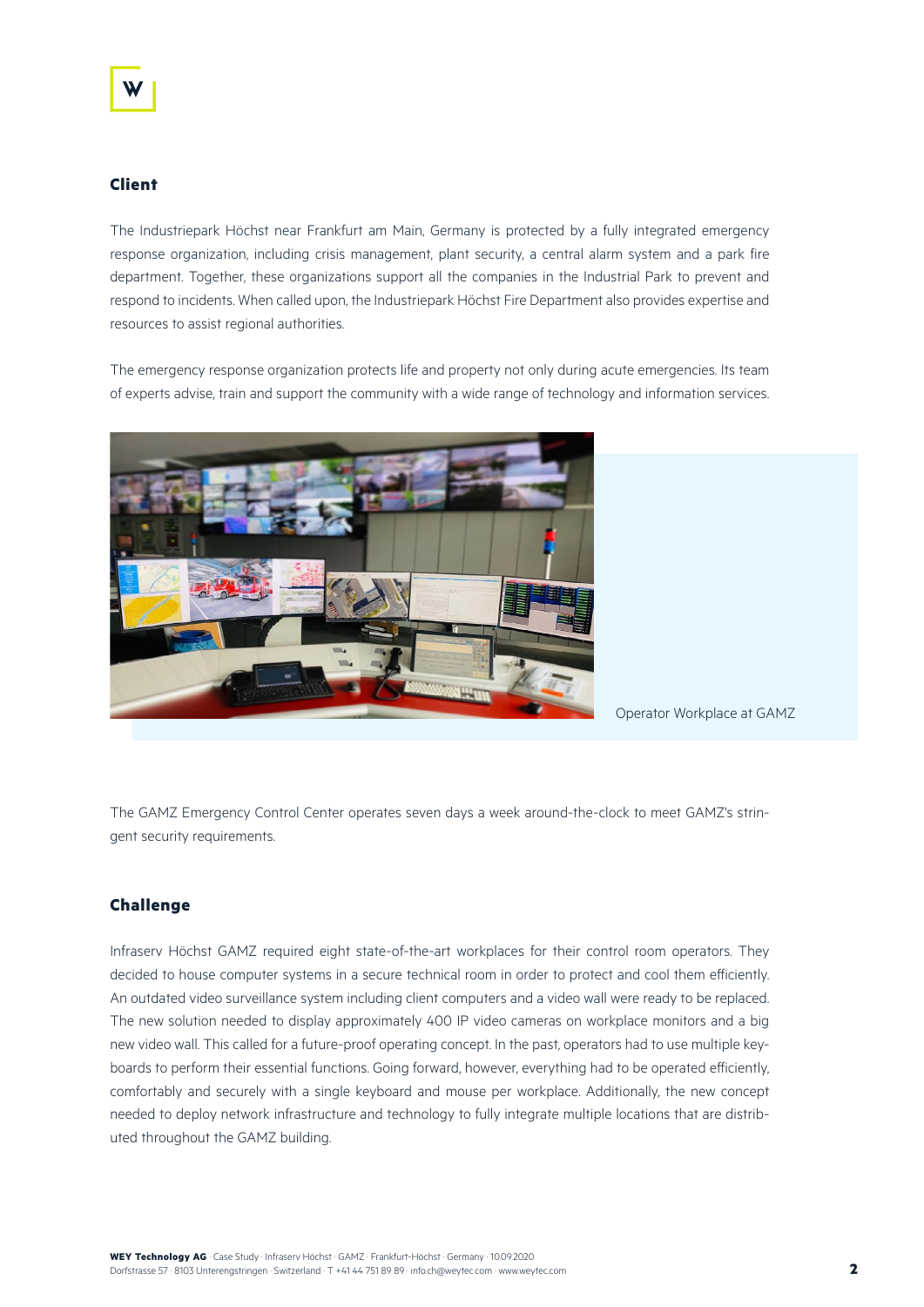### **Solution**

#### **Workplace Operations**

All 26 Infraserv Höchst GAMZ computers (including seven WEYTEC ultraFLEX miniPCs) are integrated within the WEY-TEC distributionPLATFORM. The connected computers are controlled via a multifunctional WEYTEC smartTOUCH keyboard and are displayed on any monitor or the large video wall. This is made possible by simply pressing a button on the keyboard; and without the installation of drivers or any physical intervention on the computers. Seven out of eight workplaces are equipped with an UHD high-resolution curved workplace monitor. WEYTEC smartVISUAL receivers connect to these workplace monitors and enable the simultaneous display of a virtually unlimited number of source signals (computer / IP streaming video). Mouse switching makes it easy and intuitive to switch between them and take control any computer.

#### **Large Video Wall Visualization**

One large video wall with six 55" LCD monitors (4x2 arrangement) and four UHD 75" LCD high-resolution monitors provide well-structured displays of image information throughout the GAMZ. Each monitor is outfitted with a single smartVISUAL receiver to provide the signals. With WEYTEC smartVISUAL, operators can select video output from any of the 400 IP streaming sources and 26 computers connected to

# **Facts & Figures**

#### **WEYTEC distributionPLATFORM**

8 operator workplaces 26 PC sources ca. 400 IP streamed video sources 1 WDP switching fabric

## **Small Form Factor Computers**

7 WEYTEC ultraFLEX miniPCs

#### **Workplace Optimization**

9 WEYTEC smartTOUCH keyboards

#### **Video walls**

6 55" LCD video walls in 3x2 arrangement 4 UHD high-resolution 75" LCD monitors

#### **Control of the video wall**

2 WEYTEC smartVISUAL Masters 10 WEYTEC smartVISUAL Receivers

the WEYTEC distributionPLATFORM. Images can be simultaneously displayed in freely positionable and scalable windows on the video wall. Additionally, large screens located in the GAMZ, the building corridor and the fire department garage display alarms and other general information. Operators use WEYTEC smartTOUCH keyboards to quickly select, display and switch between pre-defined scenarios for the video wall and all the large screens.

# **Benefits**

WEY Technology provides Infraserv Höchst with single-source and future-proof solutions meeting their requirements for modern operator workplaces and advanced visualization landscapes. Höchst was particularly impressed that WEYTEC designs, develops and manufacturers all key system components inhouse and is exceptionally well equipped, therefore, to accommodate their specific needs. The range of WEYTEC support services includes planning and testing to installation and training.

GAMZ operator workflows have been significantly streamlined. No matter how complex your daily workflow may be, the WEYTEC smartTOUCH keyboard, WEYTEC distributionPLATFORM and smartVISUAL make them simple and smart.